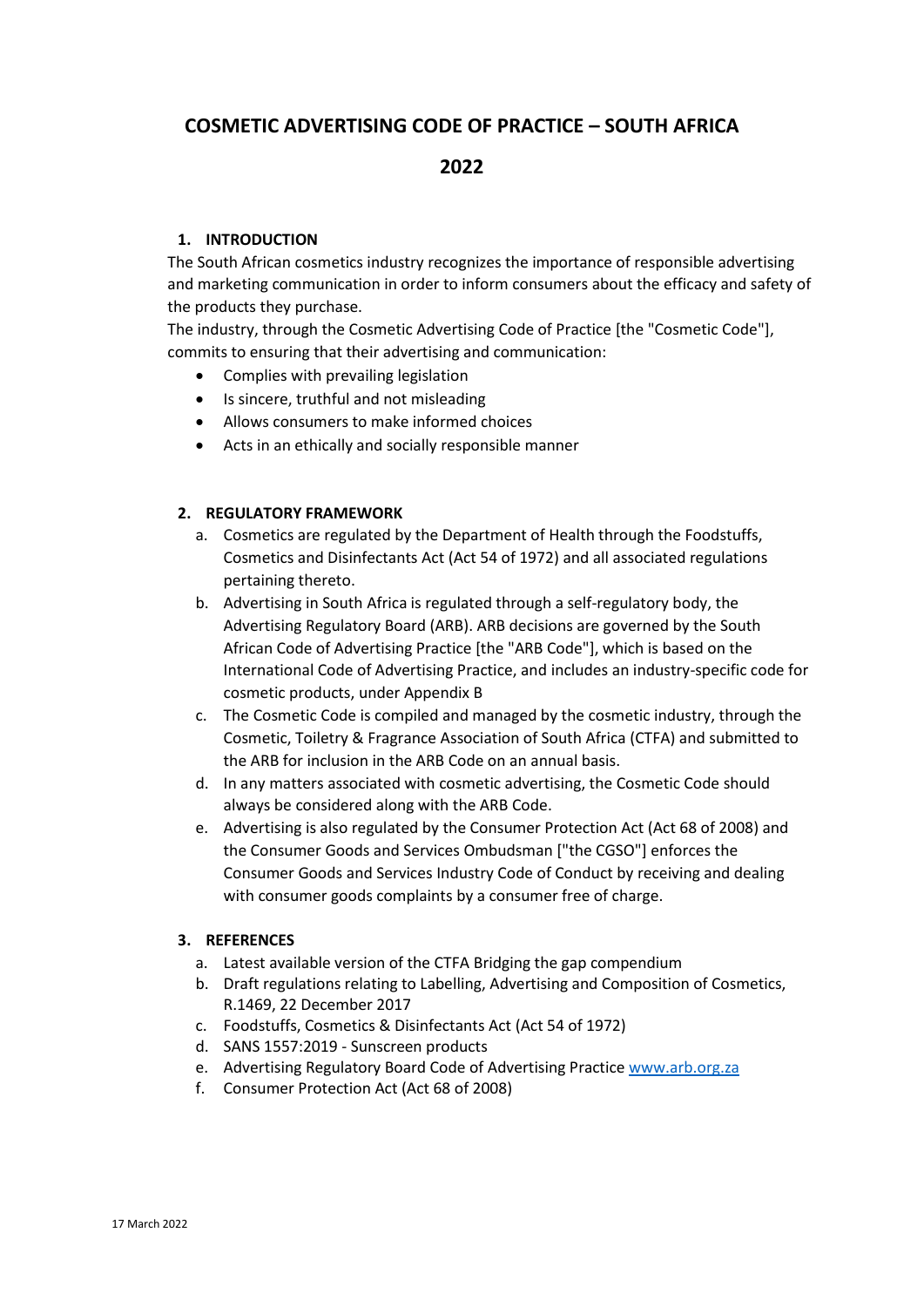### **4. SCOPE**

- a. The Cosmetic Code is designed to provide guidance on the advertising and marketing of cosmetic products, specifically with respect to the consumer being well informed about the products they purchase.
- b. The Cosmetic Code is concerned with the communication of the safety and efficacy of cosmetic products. For other general claims not covered by the Cosmetic Code, the ARB Code should be referred to
- c. The Cosmetic Code applies to all aspects of claims including text, symbols, visual representations, figures, names and trademarks
- d. The Cosmetic Code only applies to cosmetic products as defined in the Foodstuffs, Cosmetics and Disinfectants (Act 54 of 1972), as follows:
	- i. " "Cosmetic" "means any article, preparation or substance (except a medicine as defined in the Medicines and Related Substances Act (Act 101 of 1965)) intended to be rubbed, poured, sprinkled or sprayed on or otherwise applied to the human body, including the epidermis, hair, teeth, mucous membranes of the oral cavity, lips and external genital organs, for purposes of cleansing, perfuming, correcting body odours, conditioning, beautifying, protecting, promoting attractiveness or improving or altering the appearance, and includes any part of ingredient of any such article or substance"
- e. This definition specifies 6 functions pertaining to cosmetic products, namely
	- i. To clean
	- ii. To perfume
	- iii. To change appearance
	- iv. To correct body odours
	- v. To protect
	- vi. To keep in good condition
	- vii. If a product does not have at least one of the functions listed above as its primary purpose, then it is not a cosmetic
- f. The field of application of cosmetics is
	- i. The epidermis
	- ii. The hair system
	- iii. The nails
	- iv. The lips
	- v. The external genital organs
	- vi. The teeth
	- vii. The mucous membranes of the oral cavity
- g. Products intended to be ingested, inhaled or applied to body parts not covered by the above definition are not considered to be cosmetic products
- h. Mechanism of Action
	- i. Temporary action;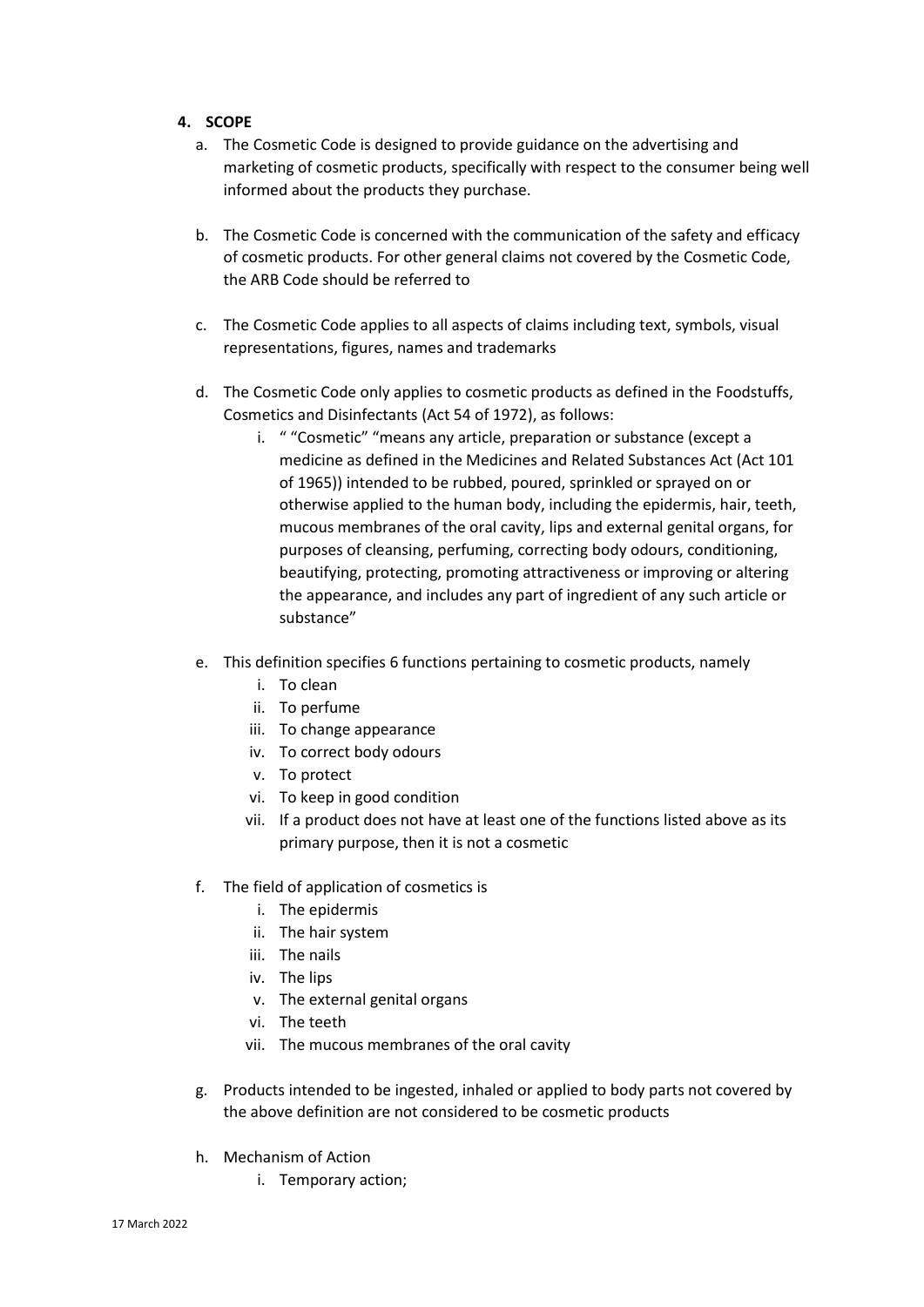- ii. Improvement of appearance in all fields of application;
- iii. To be used regularly to maintain the effect or; The effect is aimed at grooming and/ or enhancing the appearance in all fields of application, as per the definition of a cosmetic product

#### **5. GENERAL PRINCIPLES**

- a. The Draft Regulations Relating to the Labelling, Advertising and Composition of Cosmetics, Article 11 which relates to claims, are informative
- b. Any cosmetic claims, whether implicit or explicit, must be supported by adequate and appropriate substantiation to demonstrate the veracity of product efficacy and/ or performance
- c. As per Section 4 (SCOPE) of the Cosmetic Code, all claims must fall within the scope of cosmetic products as described therein
- d. The advertising and marketing of cosmetic products must comply with the ARB Code.

#### 6. **SUBSTANTIATION**

"Substantiation" means**:**

- a. Substantiation, in accordance with the requirements of the ARB Code, that may be provided as indicated in 6(b) and/or 6(c) below.
- b. Documentary evidence, in accordance with the requirements of the ARB Code, based on statistically valid data, emanating from proven scientific methods, that are compliant with recognized standards and/or best practices and applicable to the claim(s) being made. Such substantiation is inclusive of, but not limited to, sensory data generated by expert panels.
- c. Substantiation based on survey data, in accordance with the requirements of the ARB Code, applicable to the claim(s) made.

### **7. SPECIFIC CLAIMS**

### **a. Unacceptable Claims**

- i. Claims that are not substantiated, or claims that are not worded in a cosmetic sense
- ii. Claims for products used on mucous membranes, other than the oral cavity
- iii. Claims suggesting permanent effects
- iv. The term "Cosmeceutical", or any other similar term, is not permitted for use in the advertising of cosmetic products
- v. Claims that convey the impression, whether directly, impliedly, or through their overall execution and/or the use of symbols, that the cosmetic product provides medicinal benefits (such as healing or curative properties) or that the product should be used restrictively due to its potency, or the effect is aimed at treatment or relief of a disease condition.
- vi. Claims stating or implying a physiological action, the mechanism of which does not fall within the scope of that accepted for a cosmetic product as per Section 4 (SCOPE) of the Cosmetic Code, are not permitted.
- vii. The words "skin bleacher", "skin lightener", or "skin whitener", or claims that convey the impression of skin bleaching, skin lightening, or skin whitening are not permitted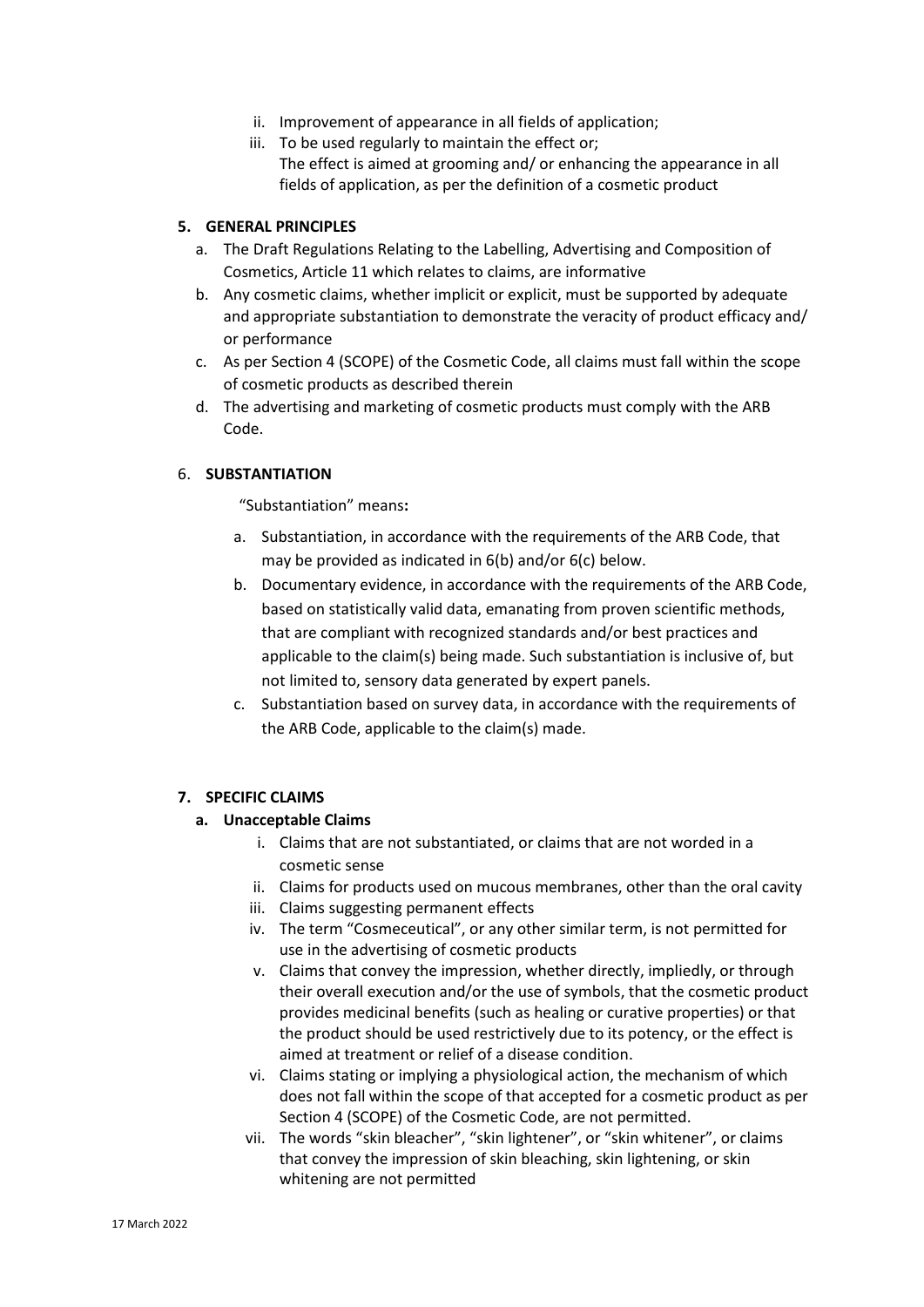- viii. The words "clinically proven" are not permitted, unless scientifically substantiated, using internationally accepted protocols which are scientifically robust, statistically significant and relate to the context in which the claim is being made
	- ix. (a) Claims for products referring to endorsements by a medical practitioner shall only be permitted if:
		- 1. Such endorsements must not breach any medical and/or legal code of ethics;
		- 2. The medical practitioner is suitably qualified to endorse the claim in question;
		- 3. Such endorsement is made on the basis of adequate substantiation in accordance with the requirements of the ARB Code;
		- 4. Such endorsement is provided in written format, confirmed and signed by the medical practitioner concerned.

*Note: It is strongly recommended that advertisers obtain advice regarding the conformity of advertising material with the provisions of R.908 of 27 May 1977 Regulation - Labelling and Advertising.*

(b) 1. The claim "recommended by doctors", or any other similar claim and/ or pictorial representations implying that medical practitioners, paramedical or scientific specialists recommend a product's use are prohibited, unless established on the basis of adequate and appropriate substantiation in accordance with ARB Code.

*Note: It is strongly recommended that advertisers obtain advice regarding the conformity of advertising material with the provisions of R.908 of 27 May 1977 Regulation - Labelling and Advertising.*

### **b. Use of "Natural" / "Natural Products" and "Natural Ingredients"**

- i. Claims for natural products or ingredients must be able to be substantiated by one of the following:
	- 1. A cosmetic product can be claimed in its entirety to be "Natural" or "Naturally Occurring" only if its content is of natural origin as prescribed by the definitions contained in SANS 16128-1 and SANS 16128-2, or any other internationally accredited equivalent standard
	- 2. Claims for "Natural" or similar claims for specific ingredients may be made within the guidelines contained in SANS 16128-1- and SANS 16128-2, or any other internationally accredited equivalent standard
	- 3. Companies should also be transparent to consumers and should not imply that this type of product is safer than other cosmetics just because they are making 'natural' claims

### **c. Use of "Organic" / "Organic Products" and "Organic Ingredients"**

- i. Claims for organic products or ingredients must be able to be substantiated by one of the following:
	- 1. A cosmetic product can be claimed in its entirety to be "Organic" only if it can be proven that it contains ingredients from organic farming, as prescribed by the definitions contained in SANS 16128-1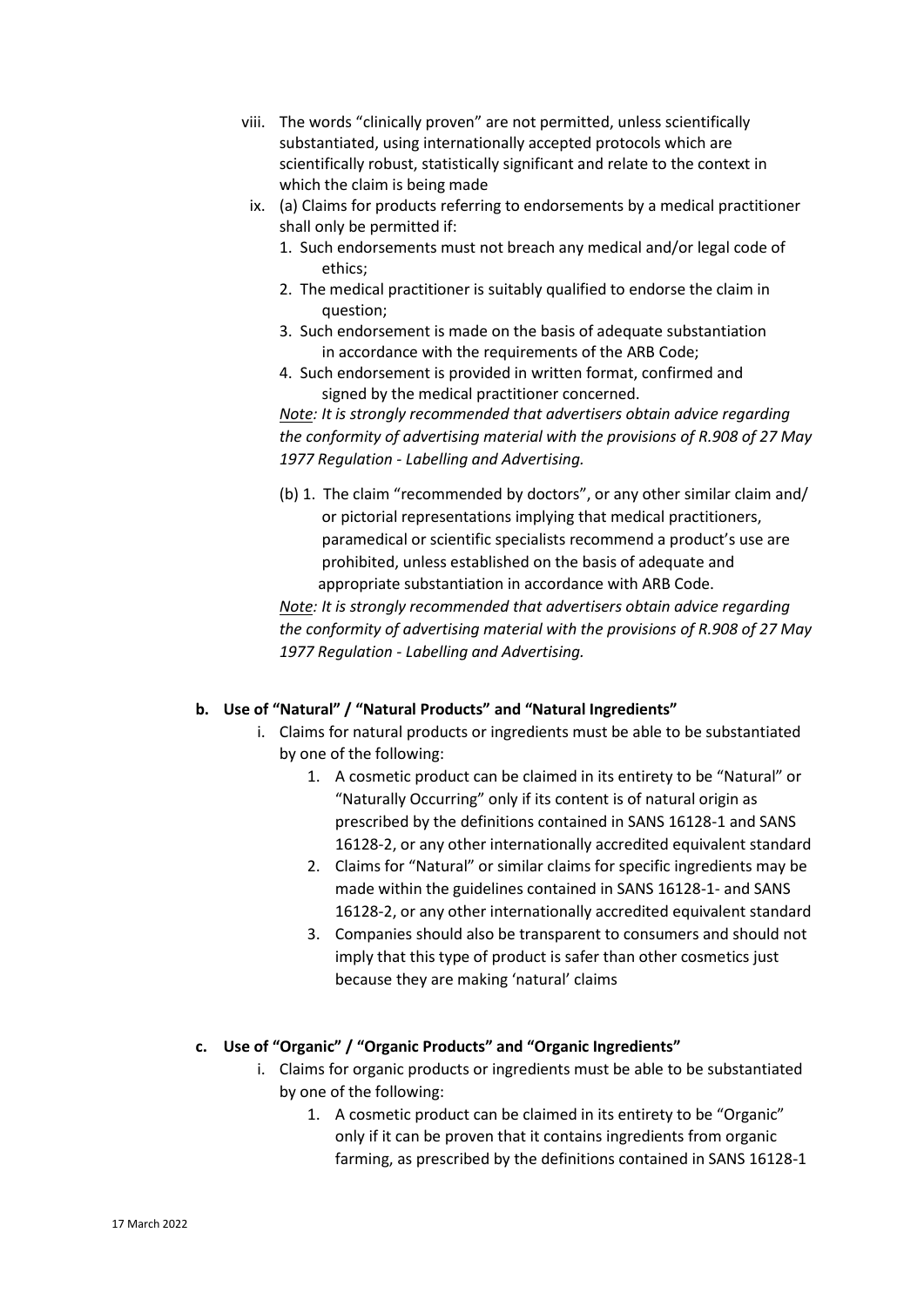and SANS 16128-2, or any other internationally accredited equivalent standard

- 2. Claims for "Organic" or similar claims for specific ingredients may be made only if sourced from organic farming, as prescribed within the guidelines contained in SANS 16128-1- and SANS 16128-2, or any other internationally accredited equivalent standard
- 3. Companies should also be transparent to consumers and should not imply that this type of product is safer than other cosmetics just because they are making 'organic' claims

### **d. Use of the Word "Pure"**

i. Use of the word "Pure" requires substantiation and the ingredients referred to shall be of a cosmetic grade or higher

# **e. Non-content or "free from" Claims**

- i. Non content claims are permitted providing the following criteria are respected:
	- 1. It is not the main argument of the product but provides relevant information to consumers
	- 2. It is not disparaging to competitors or specific ingredients
	- 3. It does not imply a risk or danger to health or the environment
	- 4. It is fair and not misleading, specifically with respect to the ingredient or ingredients for which the claim is being made
	- 5. The claim cannot be made for ingredients which are already forbidden for use in cosmetic products (e.g. "hydroquinone-free" when hydroquinone is forbidden in cosmetic products)
	- 6. Where the "free-from" claim is made, the product must not contain the ingredient and the ingredient must not be released during normal foreseeable use of the product during its prescribed shelflife
	- 7. For a "free-from" claim for a category of ingredients, it must be substantiated that all the individual ingredients are additionally free from the category of ingredients being specified

### **f. Claims Made for Ingredients**

- i. Mention of ingredients is permitted
- ii. The ingredients for which claims are made must be present in the product
- iii. Claims that relate to benefits provided by a specific ingredient(s) are only permitted if substantiated in respect of the concentration in which that ingredient(s) is/are contained in the product.
- iv. Claims that state or imply a benefit of a specific ingredient, which do not fall within the scope of that accepted for a cosmetic product as per Section 4 (SCOPE) of the Cosmetic Code, are not permitted.
- v. Benefits assigned to a specific ingredient, or specific ingredients, cannot be claimed for the entire product, unless it can be substantiated that the ingredient is present at a proven effective level and the product itself provides the benefits which are being claimed.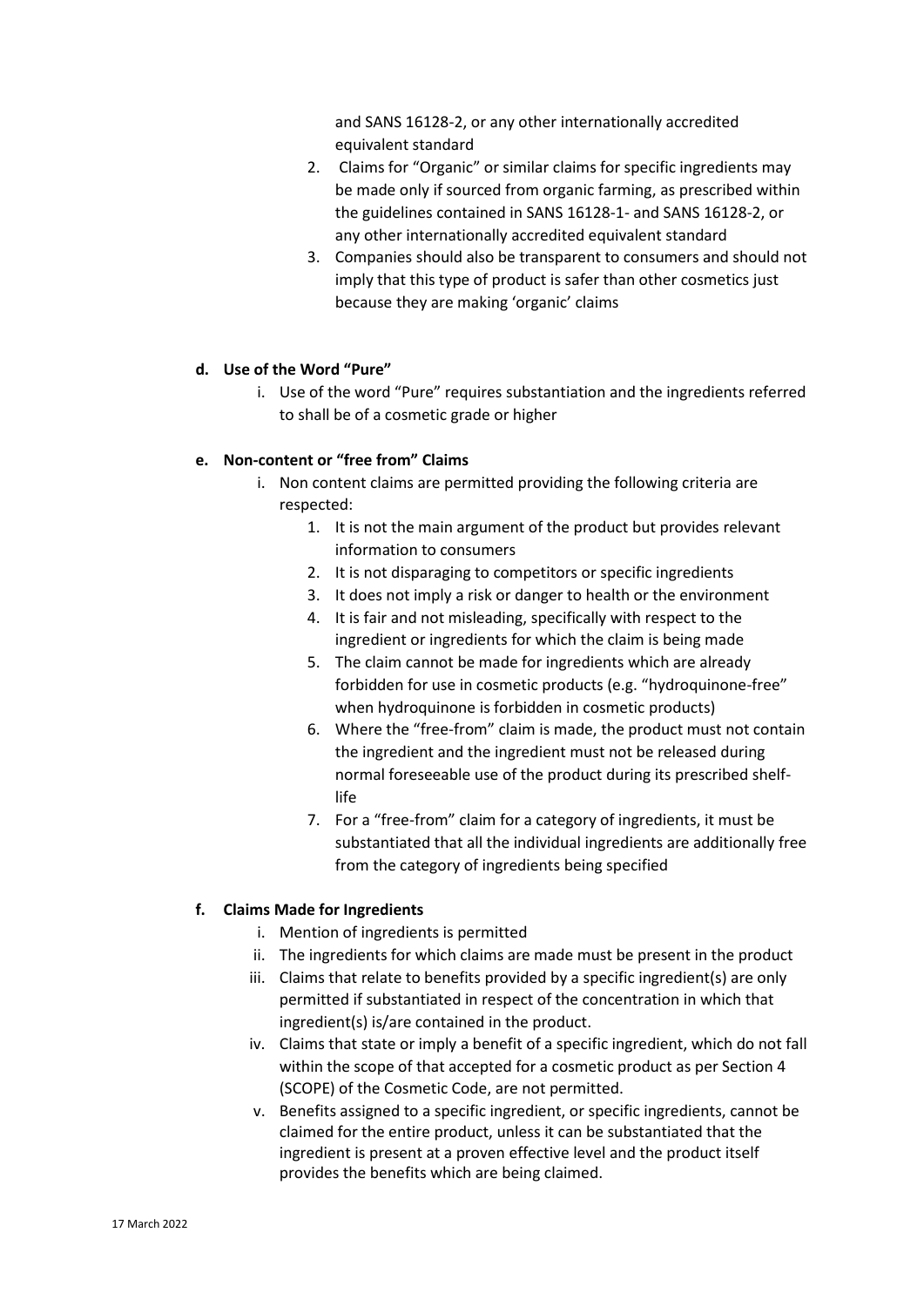# **g. Hypoallergenic Claims**

- i. Hypoallergenic claims may be made to qualify products designed to minimise possible allergy risks
- ii. The product must not contain known sensitizers, allergens or precursors of allergens or sensitizers
- iii. The product must not contain any ingredient for which there is no known allergenic information, or for which the ingredient(s) is the subject of the scrutiny of an international scientific body, with respect to its allergenic potential
- iv. The hypoallergenic claim should be substantiated by scientifically sound and statistically valid data

### **h. Sensitive Skin Claims**

- i. The claim of "sensitive skin" is permitted under the following conditions:
	- 1. The volunteers included in the applicable study report a history of functional symptoms of skin sensitivity and discomfort (e.g. tingling, warmth, tightness, redness, itchiness) with use of normal products, under normal conditions of use
	- 2. These volunteers did not report any adverse events, or increase in any of the abovementioned symptoms during the study period concerned

### i. **Claims relating to bacteria, fungi and viruses**

- i. Cosmetic products may possess secondary germ protection functions in addition to their primary function, as defined in Section 4(d) of the Cosmetic Code, and a germ protection benefit may be considered as a secondary claim. Claims for such a secondary benefit can only be made in a cosmetic sense
- ii. Anti-bacterial, anti-fungal and anti-viral claims are not permitted for use on a cosmetic product
- iii. Similarly, claims such as "bacteria", "fungus"/"fungi" or "virus" are not permitted for use on a cosmetic product

# **8. SPECIFIC PRODUCT CATEGORIES**

### **a. Hair products**

- *i. General claims*
	- 1. Medical terms are not permitted to describe specific conditions of the hair and scalp. For example, the following terms should be used:
		- a. "excess oil" instead of "seborrhoea";
		- b. "dandruff" instead of "pityriasis" and "seborrheic dermatitis" and
		- c. "hair loss" instead of "alopecia"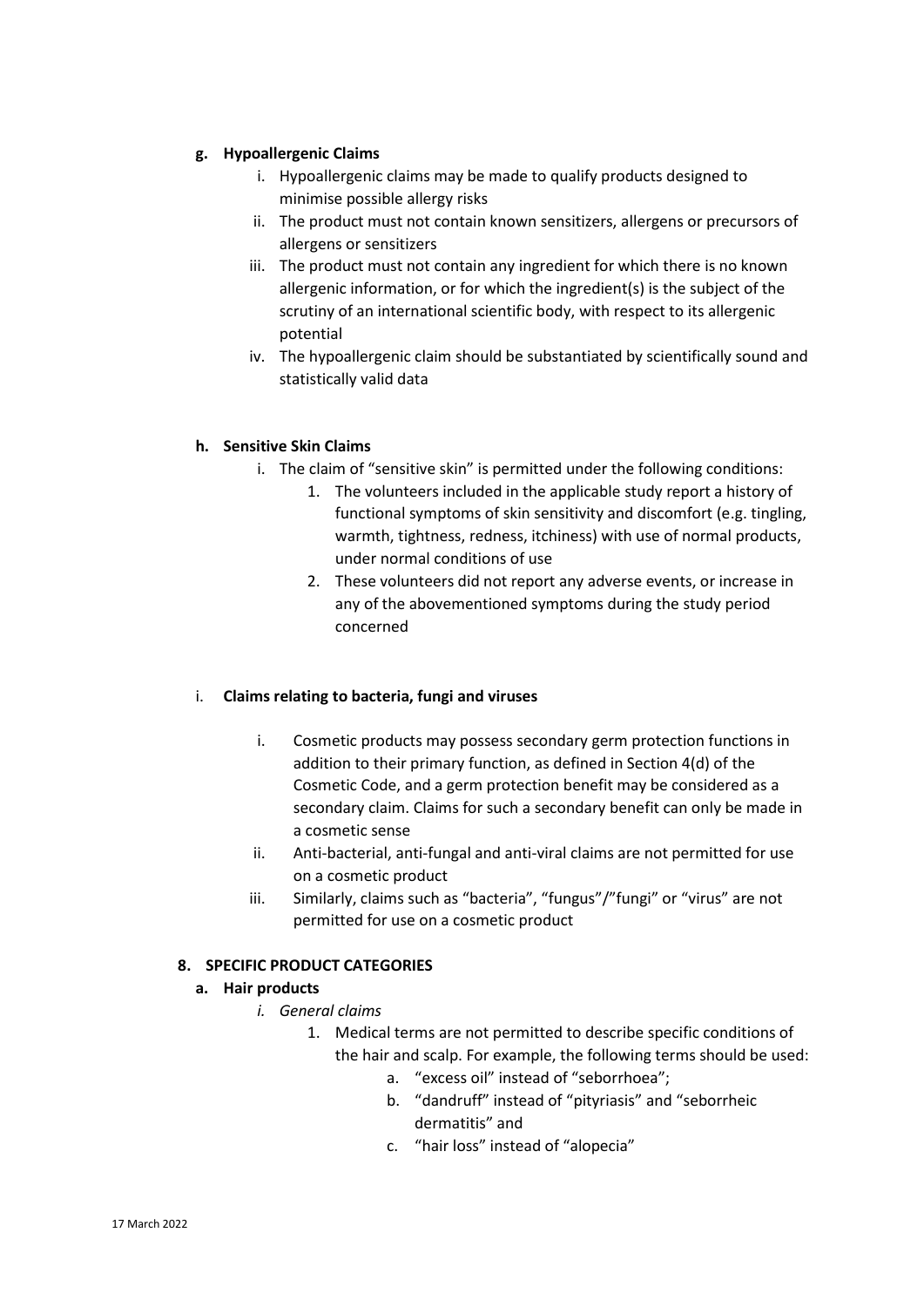- 2. Any claim that a hair care product can cure or permanently prevent a specific condition of the hair or scalp that is a symptom of disease, is not permitted
- 3. Claims shall be clear that the effect is only observed with regular use of the product in question and is not permanent, e.g. thickens or adds volume
- 4. The following claims are permitted provided that they have been scientifically substantiated:
	- a) the hair roots can be fed or nourished;
	- b) the hair can be strengthened or repaired;
	- c) a specific ingredient can be absorbed into the hair;
	- d) a product that contains a specific ingredient has an effect on the hair or scalp;
	- e) a product has multiple functions

### *ii. Anti-Hair loss*

- 1. Claims purporting to diminish, slow down, limit or prevent hair loss are permitted but they must not imply a permanent effect
- 2. The following claims are not permitted:
	- a. Any claims that imply the product can cure or permanently prevent hair loss, including any claims of restoring hair growth, preventing hair loss, baldness, or thinning of hair, which occur as a result of a medical condition

# *iii. Anti-dandruff*

- 1. A product that alleviates dandruff shall not claim or imply that the condition can be permanently cured. The product must communicate that effective control is dependent on regular use.
- 2. Claims should communicate the cosmetic effects of the product (e.g. reduction in visible flakes etc.)
- *iv. Split ends*
	- 1. A product cannot claim a permanent cure to repair split ends and it should be indicated that this effect is only visible with regular use

### **b. Anti-cellulite or similar products**

- i. All advertising shall encourage a healthy lifestyle. Claims implying that an appropriate diet and exercise regimen is not needed in conjunction with the use of the product, are not permitted
- ii. Claims shall focus on the cosmetic improvement in the appearance and condition of the skin
- iii. Claims referring to removal of cellulite, slimming and weight loss are not permitted
- iv. Claims advertising permanent effects are not permitted
- v. The following is a list of examples of permitted claims:
	- 1. Improves the appearance of cellulite
	- 2. Minimises or reduces the appearance of dimpled skin or orange peel